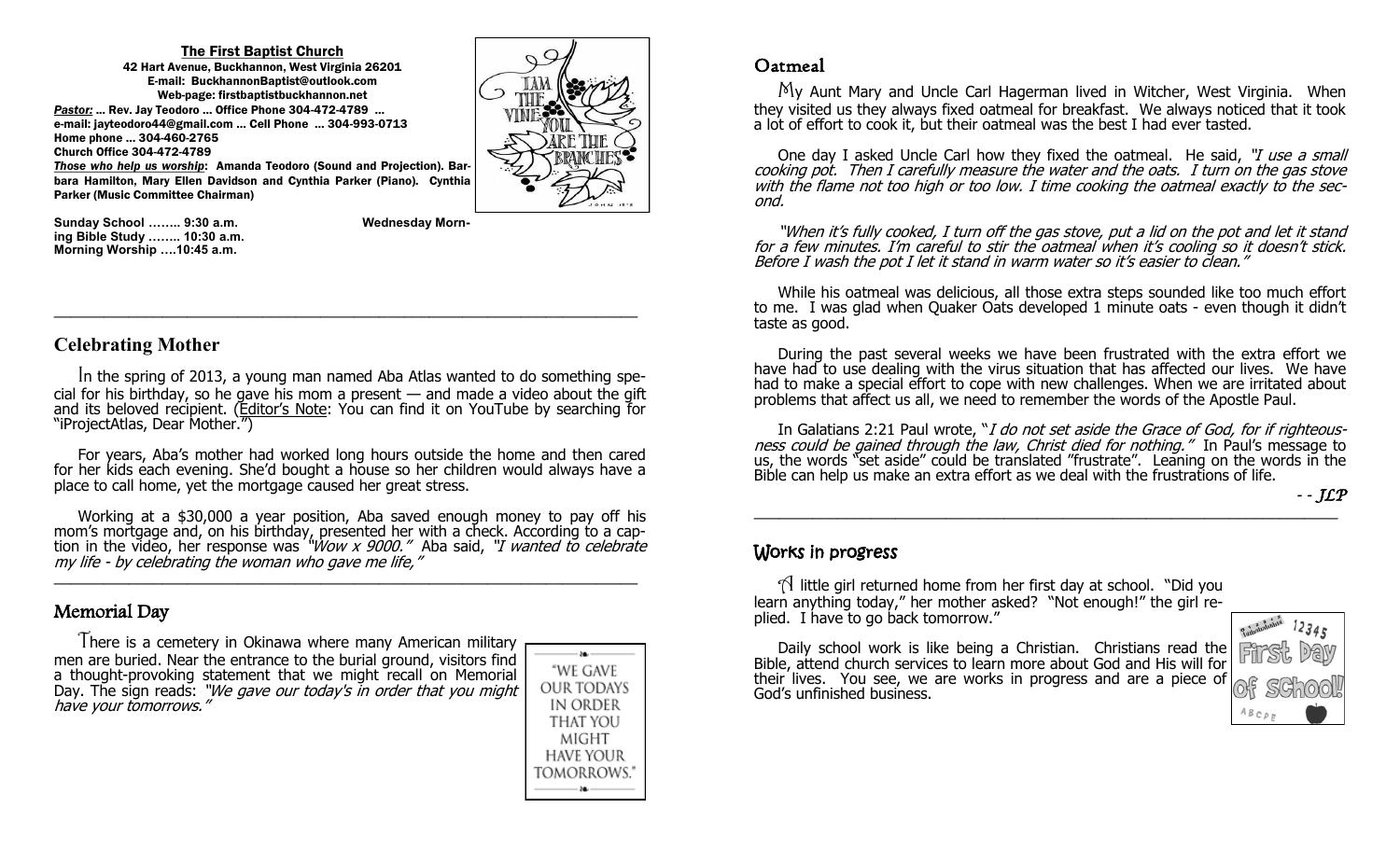



## **Paying bills**

 $\mathcal D$ uring this pandemic crisis when church services and activities are not being held, bills continue to arrive. Your gifts are needed to enable the church to remain strong and vigorous during these uncertain and changing days.

 $\Rightarrow$  Please remember to send your offering to the church at 42 Hart Avenue, Buckhannon, WV 26201 whenever you are not able to attend our worship services.

# God's promised spring

 This winter, our faith journey may have begun to feel cold and barren because of the Covid-19 virus. Will renewal ever come? Will spring flourish again in our heart? Will things be somehow like they were before? Yet the world bears witness to God's power to bring new life where all seems lost.

 $\_$  , and the contribution of the contribution of  $\mathcal{L}_1$  , and  $\mathcal{L}_2$  , and  $\mathcal{L}_3$  , and  $\mathcal{L}_4$  , and  $\mathcal{L}_5$  , and  $\mathcal{L}_6$  , and  $\mathcal{L}_7$  , and  $\mathcal{L}_8$  , and  $\mathcal{L}_7$  , and  $\mathcal{L}_8$  , and  $\mathcal{L}_9$  ,

\_\_\_\_\_\_\_\_\_\_\_\_\_\_\_\_\_\_\_\_\_\_\_\_\_\_\_\_\_\_\_\_\_\_\_\_\_\_\_\_\_\_\_\_\_\_\_\_\_\_\_\_\_\_\_\_\_\_\_\_\_\_\_\_\_\_\_\_\_\_

 In the early 1990s, the St. Louis neighborhood of South City deteriorated sharply due to a stagnant economy, population decline and crime. Then Bosnian refugees started settling there. Thousands of people renovated abandoned houses and other buildings; they started businesses and brought skilled labor back to the neighborhood.

When our faith is challenged by despair, lost dreams or an uncertain future when God's promises feel as dead as winter — real-life renewal stories are signs of spring. They testify to the resurrection God has in store for us. \_\_\_\_\_\_\_\_\_\_\_\_\_\_\_\_\_\_\_\_\_\_\_\_\_\_\_\_\_\_\_\_\_\_\_\_\_\_\_\_\_\_\_\_\_\_\_\_\_\_\_\_\_\_\_\_\_\_\_\_\_\_\_\_\_\_\_\_\_\_

*The Buckhannon Baptist - May 2020*

**Announcement from the WVBC:**

The following West Virginia Baptist Convention Events have been canceled:

- ◊ Pastors4Pastors' Spring Retreat. (Was scheduled for April 17-18, 2020)
- ◊ Spring Golden'eers' Conference. (Was scheduled for May 4-6, 2020)
- ◊ Baptist Campus Ministries. (BCM) Beach Week.

 The following West Virginia Baptist Convention Events have been postponed and rescheduled:

◊ West Virginia American Baptist Men's Work Party has been rescheduled to be held with the youth at the Summer Kick-Off Event on May 15-16, 2020. (Was scheduled for March 27-28, 2020)

◊ American Baptist Women's Ministries' Conference has been rescheduled for August 14-15, 2020. (Was scheduled for June 4-5, 2020)

◊ Women's Camp has been rescheduled for September 18-20, 2020. (Was scheduled for March 27-29, 2020)

◊ American Baptist Women's Ministries' Spiritual Growth Retreat has been rescheduled for October 9-11, 2020. (Was scheduled for September 18-20, 2020)

◊ American Baptist Women's Ministries of WV Executive Board Meeting has been canceled, but will be rescheduled. \_\_\_\_\_\_\_\_\_\_\_\_\_\_\_\_\_\_\_\_\_\_\_\_\_\_\_\_\_\_\_\_\_\_\_\_\_\_\_\_\_\_\_\_\_\_\_\_\_\_\_\_\_\_\_\_\_\_\_\_\_\_\_\_\_\_\_\_\_\_



Many people are asking if there will be camps this summer at Camp Cowan. Right now, we are doing the best thing we all can do, take things one day, one step at a time. This is a continually developing and changing situation.

So what do you need to know?

 Please know that we are following things closely and will make decisions when the time comes and information is available to us.

 Registrations are still being received for camps. However if, as a result of this crisis, changes need to be made to the camp schedule, those who have preregistered will have payments refunded.

> *Jill Narraway Associate Director of Camping and Youth*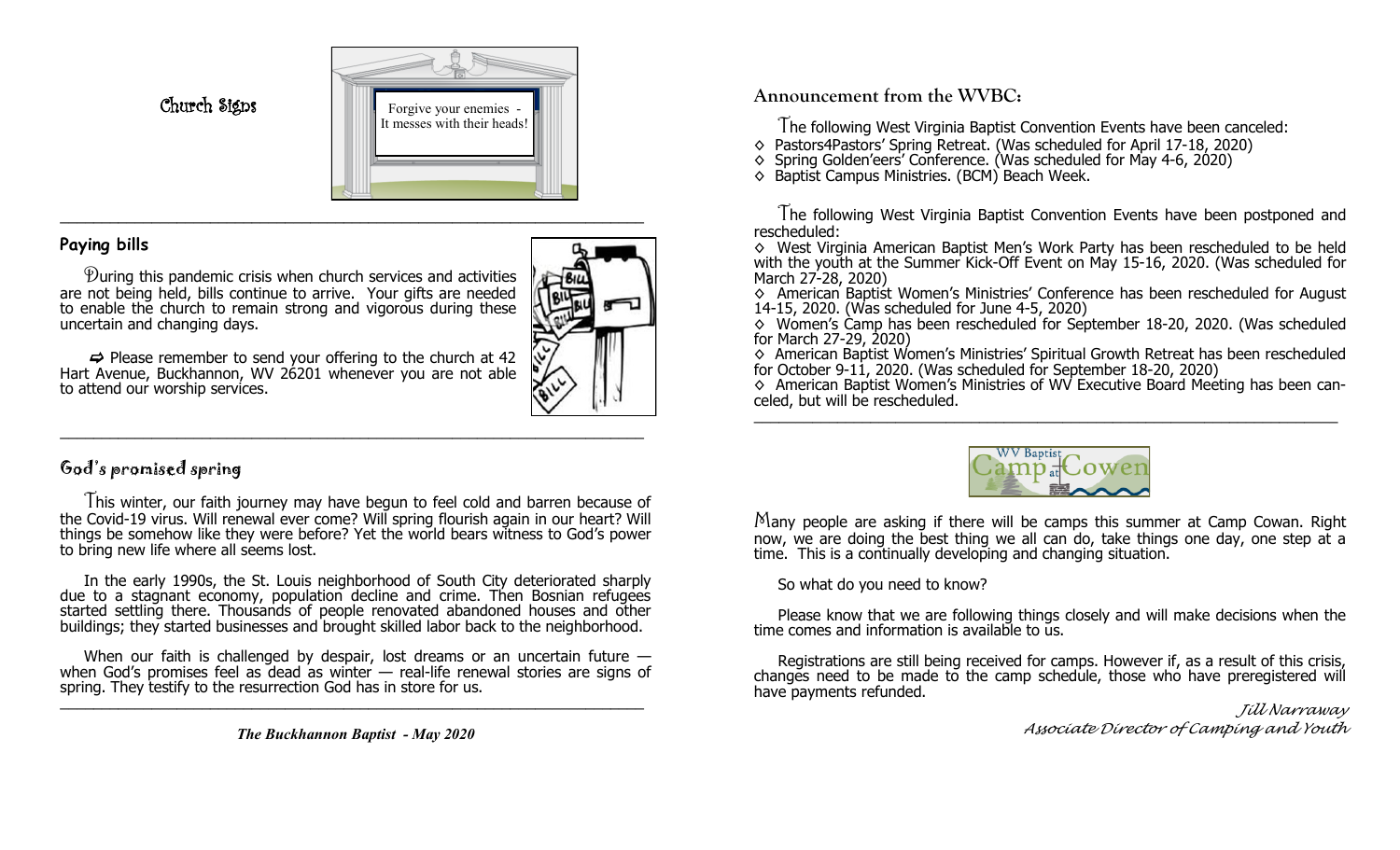## *From Pastor Jay*

#### **1 John 3 See what great love the Father has lavished on us, that we should be called children of God! And that is what we are!**

What's your thought about award shows? Overall, I may say negative. It's usually a room full of wealthy, bloated, over opinionated, drunken people, who believe they are the moral conscience of our society. Now that may be my take, but sometimes from those award winners, there's a healthy, heart-warming sense of genuineness and gratitude. They worked long hours at their craft. They fought to improve themselves and they recognize the people who helped get them to that point. I think and I hope. No, this article is not about award shows, thank goodness.

 Consider this a long-winded...I'm not sure what to call this. Amanda, Jacob, Samuel, Sarah, and myself, would like to say **THANK YOU**. Thank you, First Baptist Church of Buckhannon. You have been our family for over eight years. And to the praise and glory of God, we continue to be family for years to come until our heavenly reunion with God and with each other. Thank you for your expression of kindness and friendship.

 You have sought to build us up. You have been warm, encouraging, and welcoming to our family. You have been a great blessing to our children with smiles, hugs, cards, and gifts. You have shown your generosity many times over with those same things, delicious meals, and financial blessing. You have been cheerleaders for us and wanted to see us succeed.

 The disciple John really says it well, doesn't he? See how much God loves us? Grasp the kind of grace and love God has poured out upon his children. His love can't be contained! He gives us himself. He gives us Jesus. He gives us his Spirit. And His love is big enough to bring us into his family, as adopted children, sons and daughters of God. Artist, Cory Asbury describes the love of our Heavenly Father, "I couldn't earn it, and I don't deserve it, still, You give Yourself away. Oh, the overwhelming, never-ending, reckless love of God."

 Thank you for your many expressions of service, hospitality, sharing your talents and gifts. I say expressions because we've seen them in many and varying ways, as we're about to see. They have been in the office, in the kitchen, serving as an officer, or on a board. There is financial oversight, groundskeepers, home repairers, handymen, table decorators, card senders, renovators, Advent sanctuary decorators, Communion preparers and servers. We have had faithful men and women taking care of us as a family and taking care of our church.

 Thank you to newsletter writers and editors. Thank you to all of those who contribute articles and get those same newsletters out on a monthly basis. Thank you to those who keep our subscriptions up to date, facility caretakers, and those who get the garbage out. Thank you for our faithful Operation Christmas Child workers. Thank you for all of those who served during Vacation Bible Schools and Summer Sports Camps.

Pastor Jay, continued ………

 Thank you to our talented and steadfast musicians and singers. Thank you to our puppeteers and making us smile and laugh. Thank you to our greeters, ushers, handshakers, and guest speakers. Thank you for my friend who greets me on Sunday mornings, puts down the screen, and turns on the lights. Thank you to our nursery workers and Sunday School teachers. Thank you for the wonderful meals and food dishes all of you have prepared and served over the years. Thank you to those who have served our children and youth.

 Thank you for inviting us into your homes. Thank you for lunch and dinners out. Thank you for wonderful picnics and trips to the lake. Thank you for always showing and sharing your exceeding generosity. Thank you for being our cheerleaders and encouragers. Thank you for being our friend and thank you especially for praying for our family. You have truly lavished us with love from God.

 In **1 John 5**, John writes, **<sup>4</sup> for everyone born of God overcomes the world. This is the victory that has overcome the world, even our faith. <sup>5</sup> Who is it that overcomes the world? Only the one who believes that Jesus is the Son of God.** I am thankful that we have served and worshipped together. We continue to worship the living God, to sing the song, and to live out what has been the recurring theme of our church family, Victory in Jesus, our Savior forever. God bless you, friends. Love in Christ Jesus, the Teodoro Family.

#### 

FBC web-page: firstbaptistbuckhannon.net

## **National Day of Prayer**

 The National Day of Prayer is observed annually on the first Thursday in May. This day of observance, designated by the United States Congress, asks people "to turn to God in prayer and meditation."

 The modern law formalizing the annual National Day of Prayer observance was enacted in 1952 and each year since, the President of the United States has signed a proclamation, encouraging all Americans to pray on this day. ► Editor's note: The National Day of Prayer this year is on Thursday, May 7.  $\_$  ,  $\_$  ,  $\_$  ,  $\_$  ,  $\_$  ,  $\_$  ,  $\_$  ,  $\_$  ,  $\_$  ,  $\_$  ,  $\_$  ,  $\_$  ,  $\_$  ,  $\_$  ,  $\_$  ,  $\_$  ,  $\_$  ,  $\_$  ,  $\_$  ,  $\_$  ,  $\_$  ,  $\_$  ,  $\_$  ,  $\_$  ,  $\_$  ,  $\_$  ,  $\_$  ,  $\_$  ,  $\_$  ,  $\_$  ,  $\_$  ,  $\_$  ,  $\_$  ,  $\_$  ,  $\_$  ,  $\_$  ,  $\_$  ,

#### Sentence sermons:

"If at first you don't succeed, do it like your mother told you." "A mother is a person who, seeing there are only four pieces of pie for five people, promptly announces she never did care for pie." —Tenneva Jordan